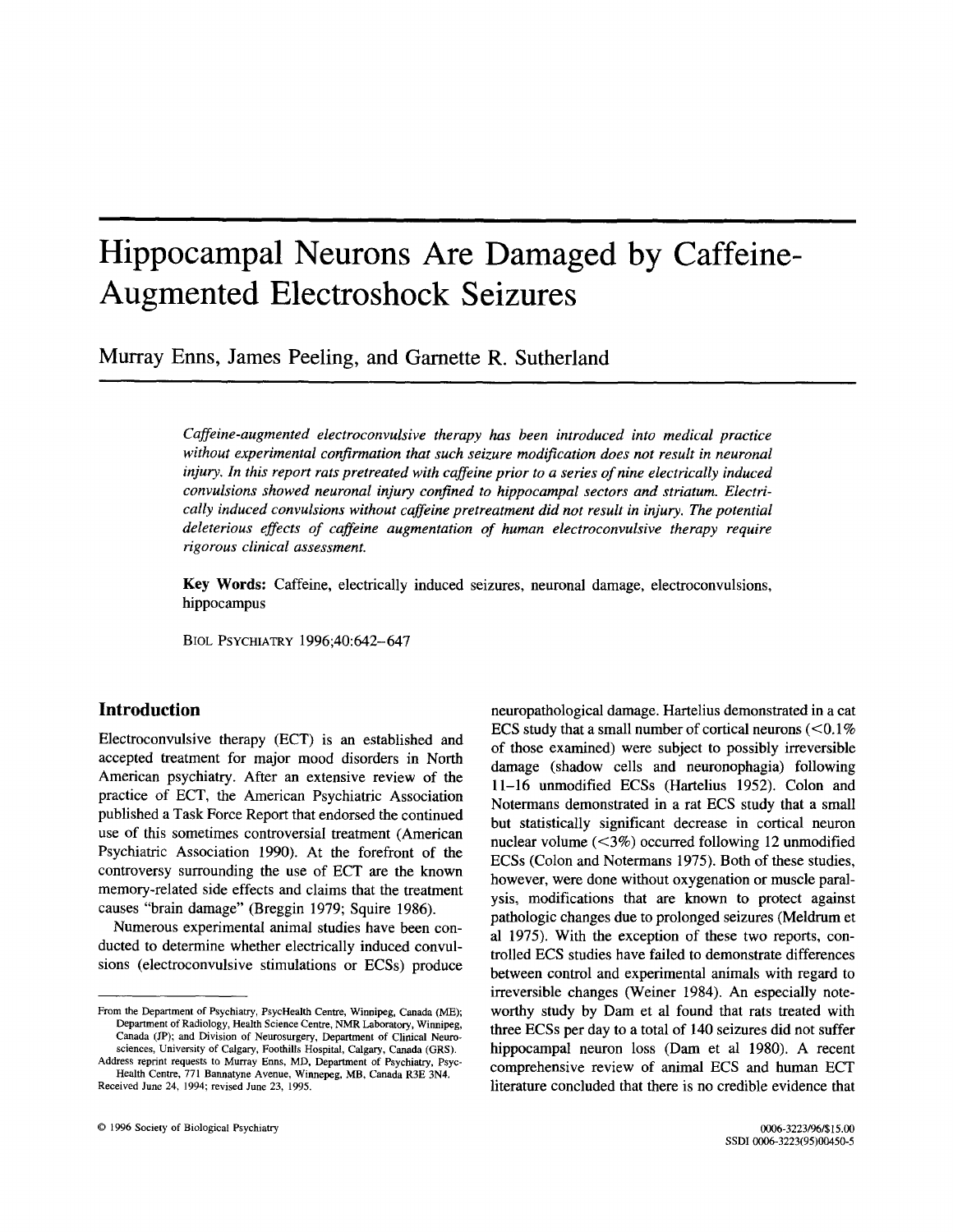ECS in animals or ECT in humans causes structural brain damage (Devanand et al 1994).

In recent years, the practice of augmenting ECT seizures with methylxanthines (caffeine, theophylline) has been developed (Calev et al 1993; Coffey et al 1987; Hinkle et al 1987; Shapira et al 1987; Swartz and Lewis 1991). The pharmacologic effects of methylxanthines include (but are not limited to) adenosine receptor blockade (Snyder et al 1981). Since a substantial body of evidence suggests that adenosine is a neuroprotective substance (Dragunow and Faull 1988), the use of adenosine antagonists in ECT is a potential cause for concern. This study was undertaken to examine the histopathological effects of caffeine-augmented electrically induced seizures.

## **Materials and Methods**

Male Sprague-Dawley rats weighing 250-350 grams were randomly assigned to one of four experimental groups, each receiving a total of nine genuine ECSs or sham ECSs. For each of the nine treatments, the rats were preoxygenated with 100%  $O_2$  for 5 min, and pretreated with atropine (0.05 mg/kg). Anesthesia was induced using isoflurane before endotracheal intubation. The animals were then ventilated with oxygen and 1-2% isoflurane. Expired  $CO<sub>2</sub>$  was continuously monitored using a Beckman  $CO<sub>2</sub>$  analyzer, and the ventilatory rate was adjusted to maintain end tidal  $CO<sub>2</sub>$  at 4.5–5.5%. During each series of experiments an arterial blood gas sample was obtained from 1 rat to confirm adequate ventilation and oxygenation. For each rat, venous blood was obtained for determination of blood glucose level. Body temperature was continuously monitored and maintained at 37.5°C. When stable, the rats received an intraperitoneal dose of sodium thiopenthal (30 mg/kg) and succinylcholine (0.45 mg/kg). Isoflurane was discontinued 3 min after the intraperitoneal injections, and endotracheal ventilation was maintained until recovery from the anesthetic.

The nine treatments were conducted three times per



Figure 1. Effect of caffeine-augmented electroshock seizures on hippocampal CA1 sector morphology. (A), (B) Control: anesthetic only. (C), (D) Caffeine-augmented electroconvulsive stimulation. Hematoxylin/eosin [(A), (C)] and glial fibrillary acid protein [(B), (D)] stained sections show neuronal injury characterized by retraction of the cell body, eosinophilia of the cytoplasm, deformation of the nucleus [black arrows, (C)], and associated glial cell activation/mobilization [white arrow heads, (D)] in the caffeine-augmented electroconvulsive-stimulated rat. Original magnification ×200.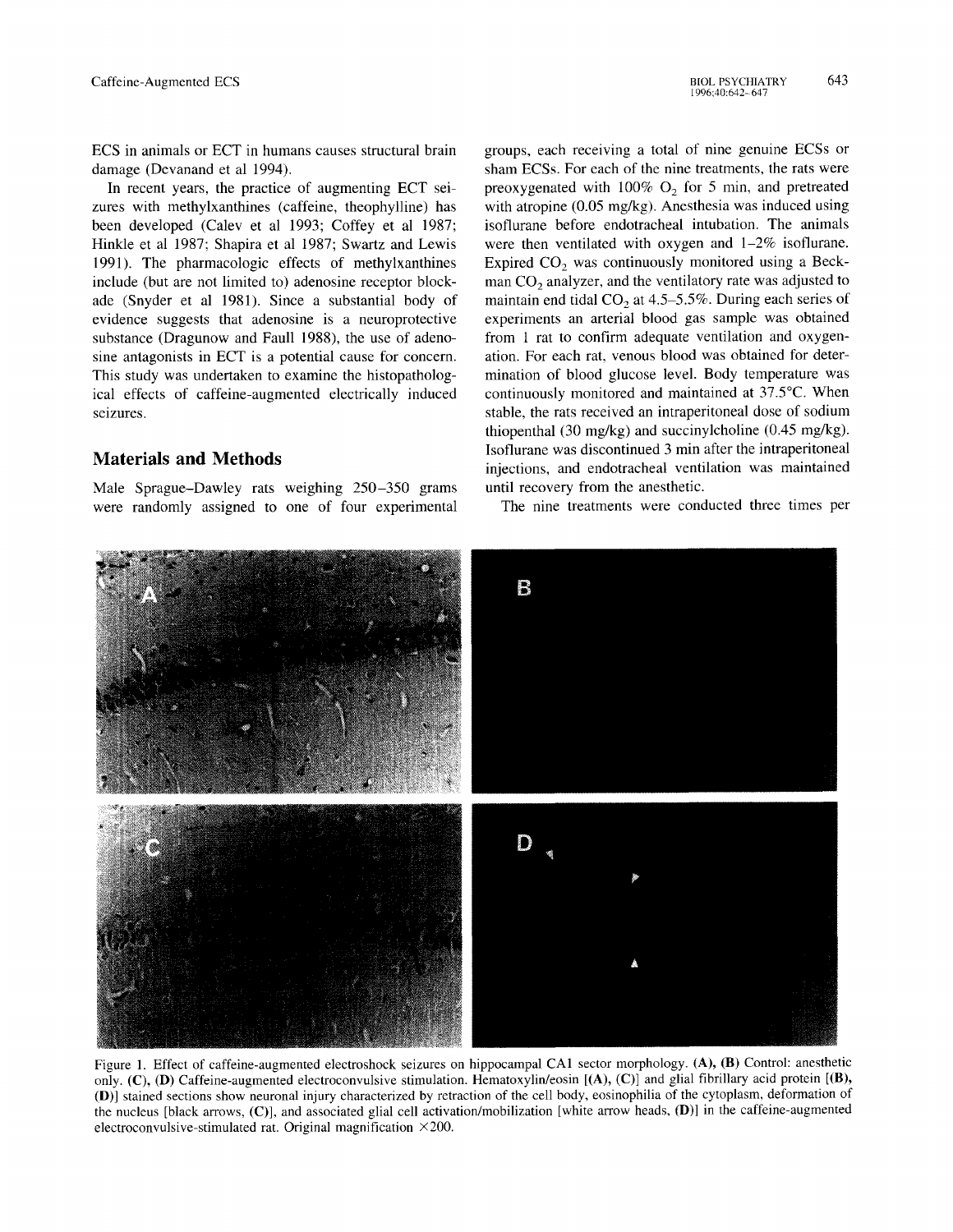

Figure 2. Effect of caffeine-augmented electroshock seizures on hippocampal CA4 sector morphology. (A), (B) Control: anesthetic only. (C), (D) Caffeine-augmented electroconvulsive stimulation. Hematoxylin/eosin [(A), (C)] and glial fibrillary acid protein [(B), (D)] stained sections show neuronal injury [black arrows, (C)] and associated glial cell activation/mobilization [white arrow heads, (D)] in the caffeine-augmented electroconvulsive-stimulated rat. Compared to the CA1 sector of the same rat (Figure 1), gliosis was more evident in the CA4 sector. Original magnification  $\times$ 200.

week for 3 weeks as follows. One group of animals  $(n =$ 11) was treated with the anesthetic protocol only. The second group  $(n = 11)$  received the anesthetic plus an intraperitoneal dose of caffeine (15 mg/kg) at the time of preoxygenation. The third group  $(n = 12)$  received the anesthetic plus an ECS treatment 5 min after the administration of succinylcholine. ECS was administered using ear clip electrodes and a brief pulse alternating current stimulus. Stimulus parameters were: frequency 60 Hz; pulse width 1.0 msec; duration 1.25 sec; current 90 mA. The fourth group ( $n = 12$ ) received both caffeine and an ECS treatment as described. In every instance, ECS resulted in tonic flexion/extension and clonic motor seizure activity, which was partially modified by muscle paralysis. Seizure activity was recorded using needle scalp electrodes.

Following the ninth treatment, each animal was sacrificed by perfusion-fixation with 10% buffered formaldehyde. The brain was fixed with the same solution for a further 2 weeks prior to sectioning. Paraffin sections (8

 $~\mu$ m thick) were cut and stained with hematoxylin and eosin. All sections were examined to determine the distribution and extent of neuronal damage. Neuronal injury was quantitated using a standard section of the hippocampus by direct visual counting of acidophilic and/or pyknotic neurons. The examiner was blind to the identity of the sections examined. The presence of reactive gliosis was substantiated with glial fibrillary acid protein (GFAP) stains.

#### **Results**

Body weight, blood glucose, temperature,  $PaO<sub>2</sub>$ ,  $PaCO<sub>2</sub>$ , and duration of anesthetic are presented in Table l, showing no significant differences between groups. The seizure duration in the anesthesia–ECS group was  $9.8 \pm$ 2.1 sec, compared with  $14.0 \pm 2.2$  sec in the anesthesiacaffeine–ECS group (*t* test,  $p < .001$ ).

Experimental groups that did not receive ECS and the ECS group not pretreated with caffeine showed occasional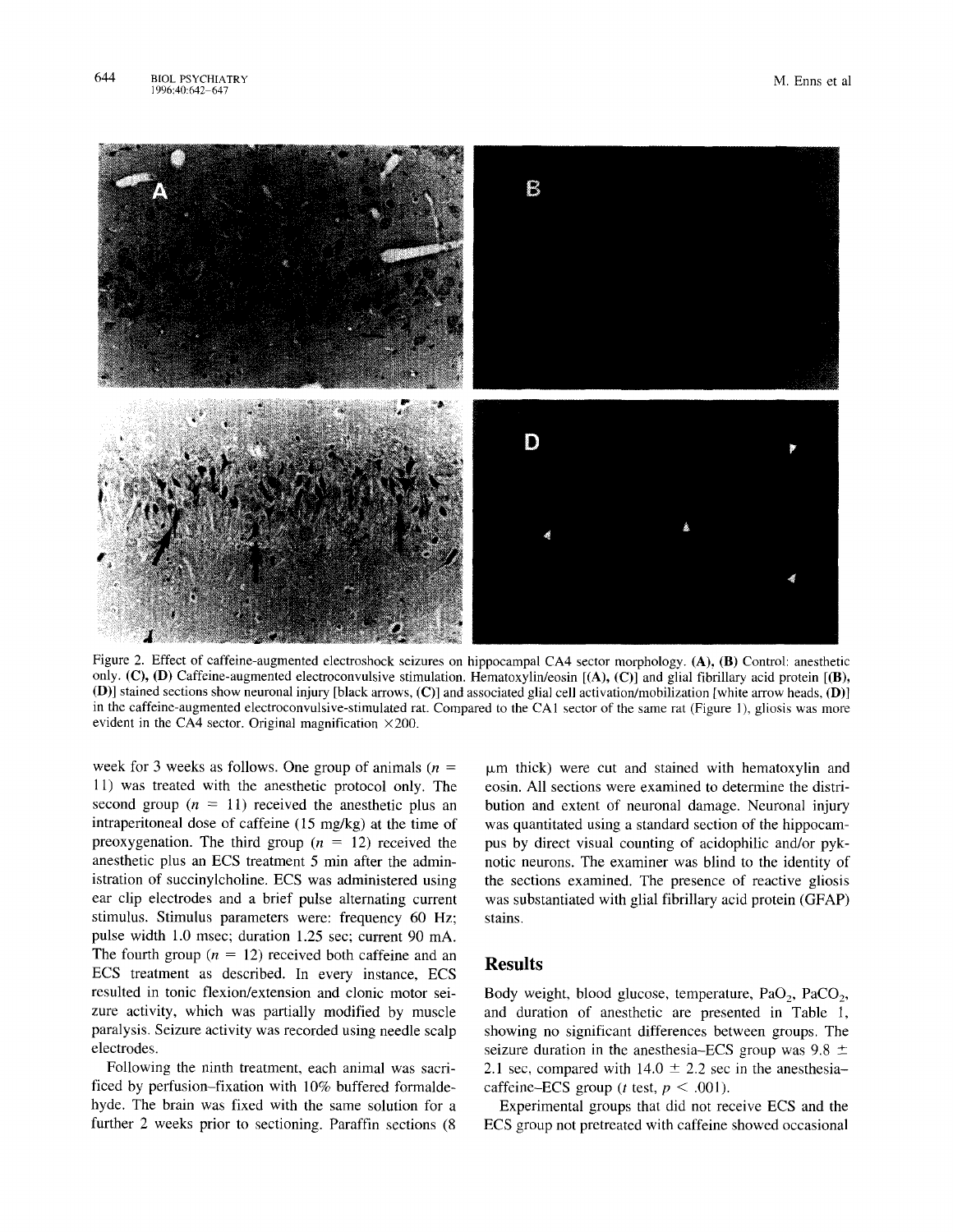|                              | Experimental groups                     |                                             |                                                 |                                                           |  |  |  |
|------------------------------|-----------------------------------------|---------------------------------------------|-------------------------------------------------|-----------------------------------------------------------|--|--|--|
|                              | Group 1 $(n = 11)$<br>(anesthetic only) | Group 2 $(n = 12)$<br>(anesthetic $\&$ ECS) | Group 3 ( $n = 11$ )<br>(anesthetic & caffeine) | Group 4 $(n = 12)$<br>(anesthetic $\&$<br>caffeine & ECS) |  |  |  |
| Weight $(g)$                 |                                         |                                             |                                                 |                                                           |  |  |  |
| Day 1                        | $313 \pm 7$                             | $318 \pm 4$                                 | $348 \pm 13$                                    | $342 \pm 12$                                              |  |  |  |
| Day 9                        | $342 \pm 5$                             | $340 \pm 6$                                 | $357 \pm 10$                                    | $350 \pm 8$                                               |  |  |  |
| Blood glucose (mmol/L)       | $4.6 \pm 0.2$                           | $4.7 \pm 0.2$                               | $5.3 \pm 0.2$                                   | $5.2 \pm 0.1$                                             |  |  |  |
| Temperature $(^{\circ}C)$    | $37.72 \pm 0.04$                        | $37.80 \pm 0.05$                            | $37.40 \pm 0.05$                                | $37.70 \pm 0.05$                                          |  |  |  |
| $PaO2$ (mmHg)                | $215 \pm 11$                            | $228 \pm 7$                                 | $223 \pm 10$                                    | $231 \pm 9$                                               |  |  |  |
| $PaCO2$ (mmHg)               | $38.8 \pm 0.3$                          | $39.1 \pm 0.3$                              | $37.3 \pm 0.6$                                  | $38.2 \pm 0.4$                                            |  |  |  |
| Duration of anesthetic (min) | $11.6 \pm 0.6$                          | $11.7 \pm 0.5$                              | $11.5 \pm 0.6$                                  | $11.6 \pm 0.4$                                            |  |  |  |

Table 1. Physiological Variables (Mean  $\pm$  SEM) in the Experimental Groups

There are no significant differences between groups.

ECS = electroconvulsive stimulation.

injured neurons in the hippocampal sectors (Table 2). Injury was more severe and extensive in the caffeinepretreated ECS group. Severe neuronal injury in the hippocampus was characterized by retraction of the cell body, eosinophilia of the cytoplasm, disappearance of Nissl bodies, deformation of the nucleus, and associated glial cell activation/mobilization (Figures 1 and 2). Within the striatum, neuronal injury was mild and confined to 4 of 11 animals in the caffeine-ECS group. In this region, injury was restricted to small and medium-sized neurons. In all groups, mild Purkinje cell injury was observed confined to the vermis with no significant intergroup differences. Neocortical injury was not evident in any of the experimental groups.

## **Discussion**

This study demonstrates that caffeine-augmented ECS causes neuronal damage in hippocampal sectors and striatum, sparing the neocortex. The histopathological findings are consistent with irreversible neuronal damage (Brown and Brierley 1972; Bubis et al 1976; Kirino and Sano 1984; Nadler et al 1978; Olney 1969). As documented in previous reports (Devanand et al 1994), there was no evidence of neuronal damage with ECS alone. Neuronal injury occurred in the caffeine-ECS group despite the use of seizure modification (oxygenation, barbiturate anesthesia, muscle relaxation), controlled physiologic conditions (blood glucose, body temperature, ventilation), moderately suprathreshold electrical stimulus intensity, and a clinically relevant treatment schedule.

Caution is advisable when attempting to extrapolate from an animal model to the human condition. The results of the present study are strengthened, however, by the use of methods that reproduce as closely as possible the conditions of human ECT and extensive physiologic control and monitoring. It should be acknowledged that

the dose of caffeine used in the present study (15 mg/kg) was higher than the usual dose of caffeine used to augment human ECT seizures; however, clinical reports have indicated the use of as much as 750 mg of caffeine (Coffey et al 1987) or 2000 mg of caffeine-sodium benzoate (968 mg caffeine) (Shapira et al 1987) to augment ECT seizures. Also, there is evidence that different species (or even different strains) of mammals differ in their sensitivity to the central nervous system toxicity of caffeine (Seale et al 1984). This may limit the generalizability of the present findings. The data presented herein show a statistically nonsignificant trend toward more injured neurons in the CA1 hippocampus in the anesthesia-caffeine group, which could conceivably indicate some intrinsic toxicity of the caffeine dose on its own.

It has been demonstrated previously that acute caffeine pretreatment accelerates ischemic neuronal injury (Sutherland et al 1991). The ability of caffeine to promote neuronal injury in both repeated ECSs and ischemia is consistent with the evidence that implicates adenosine as a neuroprotective substance (Dragunow and Faull 1988) and the known ability of methylxanthines to block adenosine receptors (Snyder et al 1981). Both the hippocampus and striatum have been shown to have a high concentration of adenosine A1 receptors that are up-regulated following chronic caffeine treatment (Daval et al 1989; Onodera and Kogure 1985; Sutherland et al 1991).

Hippocampal and striatal neurons are known to be selectively vulnerable to damage during repeated epileptic seizures (Dam 1980), hypoglycemia (Auer et al 1984), status epilepticus (Lothman and Collins 1981; Nevander et al 1985), and forebrain ischemia (Smith et al 1984; Sutherland et al 1991; Suzuki et al 1983). Neuronal hyperexcitability has been shown to be an important factor contributing to neuronal injury in these pathological states (Dunwiddie 1985; Ingvar et al 1988; Nevander et al 1985; Suzuki et al 1983). The neuroprotective properties of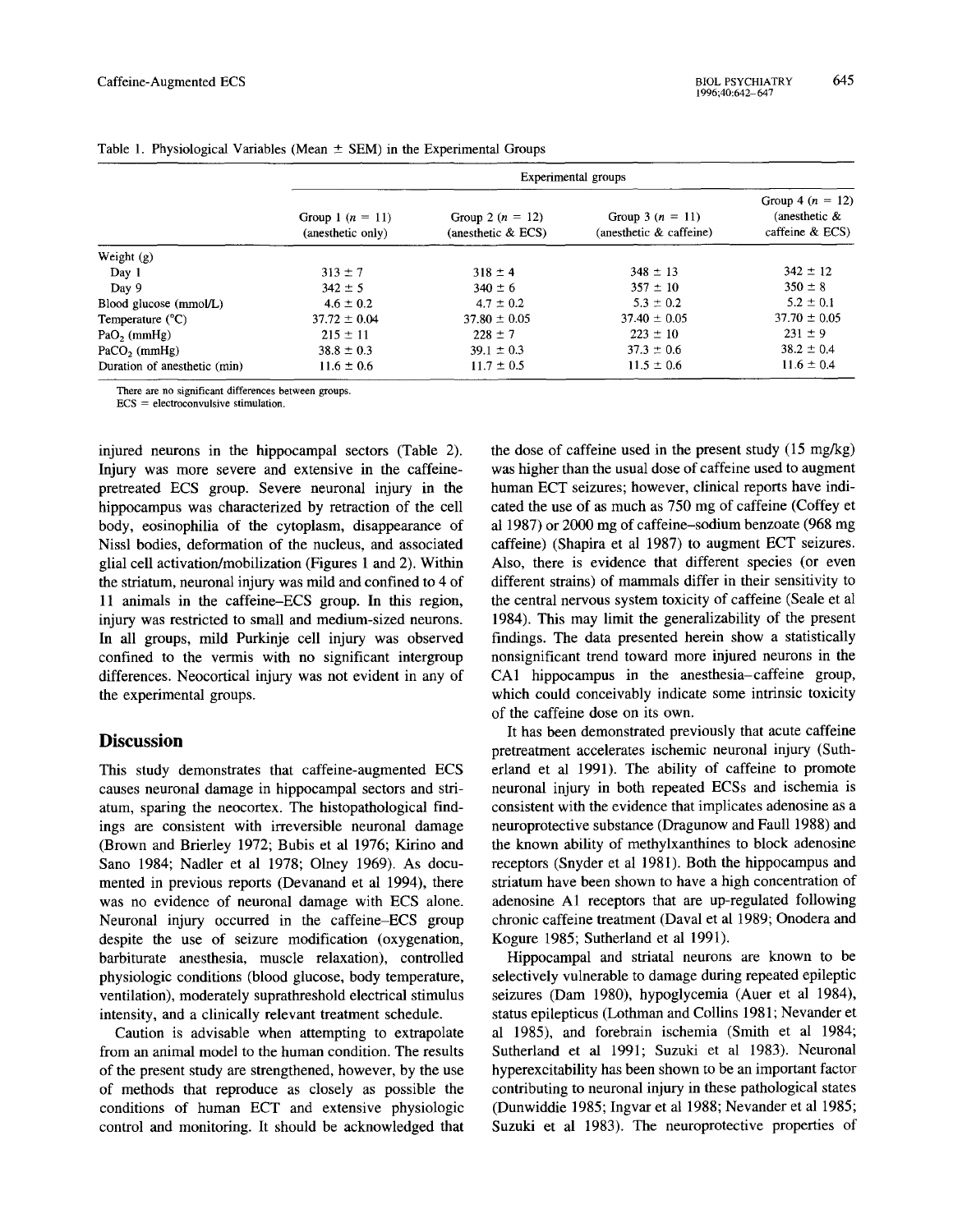| Region   | Experimental groups                     |                                            |                                               |                                                            |  |  |  |
|----------|-----------------------------------------|--------------------------------------------|-----------------------------------------------|------------------------------------------------------------|--|--|--|
|          | Group 1 $(n = 11)$<br>(Anesthetic only) | Group 2 $(n = 12)$<br>(anesthetic $&$ ECS) | Group 3 $(n = 11)$<br>(anesthetic & caffeine) | Group 4 $(n = 12)$<br>(anesthetic $\&$<br>caffeine $& ECS$ |  |  |  |
| CA1      | $7 \pm 3$                               | $7 \pm 4$                                  | $18 \pm 5$                                    | $26 \pm 8^a$                                               |  |  |  |
| CA2/3    | $2 \pm 1$                               | $0.6 \pm 0.3$                              | $3.1 \pm 0.7$                                 | $25 \pm 9^b$                                               |  |  |  |
| CA4      | $0.09 \pm 0.09$                         | $0.6 \pm 0.4$                              | $1.1 \pm 0.5$                                 | $10 \pm 4^c$                                               |  |  |  |
| Striatum | 0                                       | 0                                          | 0                                             | $0.3 \pm 0.1^d$                                            |  |  |  |

|  |  | Table 2. Quantitated Neuronal Injury in Experimental Groups |  |
|--|--|-------------------------------------------------------------|--|
|  |  |                                                             |  |

For hippocampal sectors, data represent percentage of injured neurons ( $\pm$  SEM) in a standard section. In the striatum, neuronal injury was graded as follows: <10% 1,  $10-50\% = 2$ ,  $50-100\% = 3$ . Differences between groups were assessed by analysis of variance followed by Scheffe's test for multiple comparisons.

 $ECS = electroconvulsive stimulation.$ 

 $a_p < .05$  group 4 different from groups 1 and 2.

 $b_p < .02$  group 4 different from all other groups.

 $<$  .01 group 4 different from all other groups.

 $dp < .05$  group 4 different from all other groups.

adenosine may be related to inhibition of neuronal excitability both directly (Dunwiddie 1985) and by inhibiting release of excitatory amino acid neurotransmitters (Corradetti et al 1984). Thus the mechanism by which caffeine promotes neuronal injury may involve dysregulation of adenosine-modulated neuronal excitability. Caffeine is also known to enhance the release of intracellular calcium stores, which is another mechanism by which neuronal damage may be produced (Nehlig et al 1992). Caffeine-ECS-treated rats had significantly longer seizures than animals in the ECS alone group. This modest prolongation of seizure duration by itself is unlikely to account for the present findings; prolonged periods of status epilepticus are required to produce hippocampal neuronal injury (Ingvar et al 1988).

The practice of methylxanthine enhancement of ECT seizures developed without preclinical studies to docu-

#### **References**

- American Psychiatric Association (1990): *The Practice of Electroconvulsive Therapy: Recommendations for Treatment, Training and Privileging.* Washington, DC: American Psychiatric Press.
- Auer RN, Wieloch T, Olsson Y, Siesjö BK (1984): Distribution of hypoglycemic brain damage: Relationship to white matter and CSF pathways. *Acta Neuropathol (Bed)* 64:177-191.
- Breggin PR (1979): *Electroshock: Its Brain Disabling Effects.*  New York: Springer.
- Brown AW, Brierley JB (1972): Anoxic-ischemic cell change in rat brain: Light microscopic and fine structural observations. *J Neurol Sci* 16:59-85.
- Bubis JJ, Fukimoto T, Ito U, Mrsulja B, Spatz M, K1atzo I (1976): Experimental cerebral ischemia in Mongolian gerbils. *Acta Neuropathol (Bed)* 36:285-294.
- Calev A, Fink M, Petrides G, Francis A, Fochtman L (1993): Caffeine pretreatment enhances clinical efficacy and reduces

ment its safety. The results of the present study suggest the possibility that clinical use of caffeine-enhanced ECT may result in hippocampal and striatal neuronal damage. This is particularly noteworthy considering the generally accepted role of the hippocampus as a major neuroanatomical region subserving memory function (Olton et al 1979). Investigators to date have not reported increased memory side effects of ECT when caffeine augmentation was used (Calev et al 1993; Coffey et al 1990; Shapira et al 1987). In fact, one open trial found modestly decreased cognitive effects of caffeine-augmented ECT (Calev et al 1993). Further detailed studies of the effects of caffeine-enhanced clinical ECT including longer-term follow-up are needed.

Supported in part by grants from the Manitoba Mental Health Research Foundation and the Canadian Heart and Stroke Foundation.

cognitive effects of electroconvulsive therapy. *Convuls Ther*  9:95-100.

- Coffey CE, Figiel GS, Weiner RD, Saunders WB (1990): Caffeine Augmentation of ECT. *Am J Psychiatry 147:579- 585.*
- Coffey CE, Weiner RD, Hinkle PE, Cress M, Daughtry G, Wilson WH (1987): Augmentation of ECT seizures with caffeine. *Biol Psychiatry* 22:637-649.
- Colon EJ, Notermans SLH (1975): A long term study of the effects of electroconvulsions on the structure of the cerebral cortex. *Acta Neuropathologica* 32:21-25.
- Corradetti R, Loconte GL, Moroni F, Passani MB, Pepeu G (1984): Adenosine decreases aspartate and glutamate release from rat hippocampal slices. *Eur J Pharmacol* 104:19-26.
- Dam AM (1980): Epilepsy and neuron loss in the hippocampus. *Epilepsia* 21:617-629.
- Dam AM, Hertz M, Bolwig TG (1980): The number of hip-